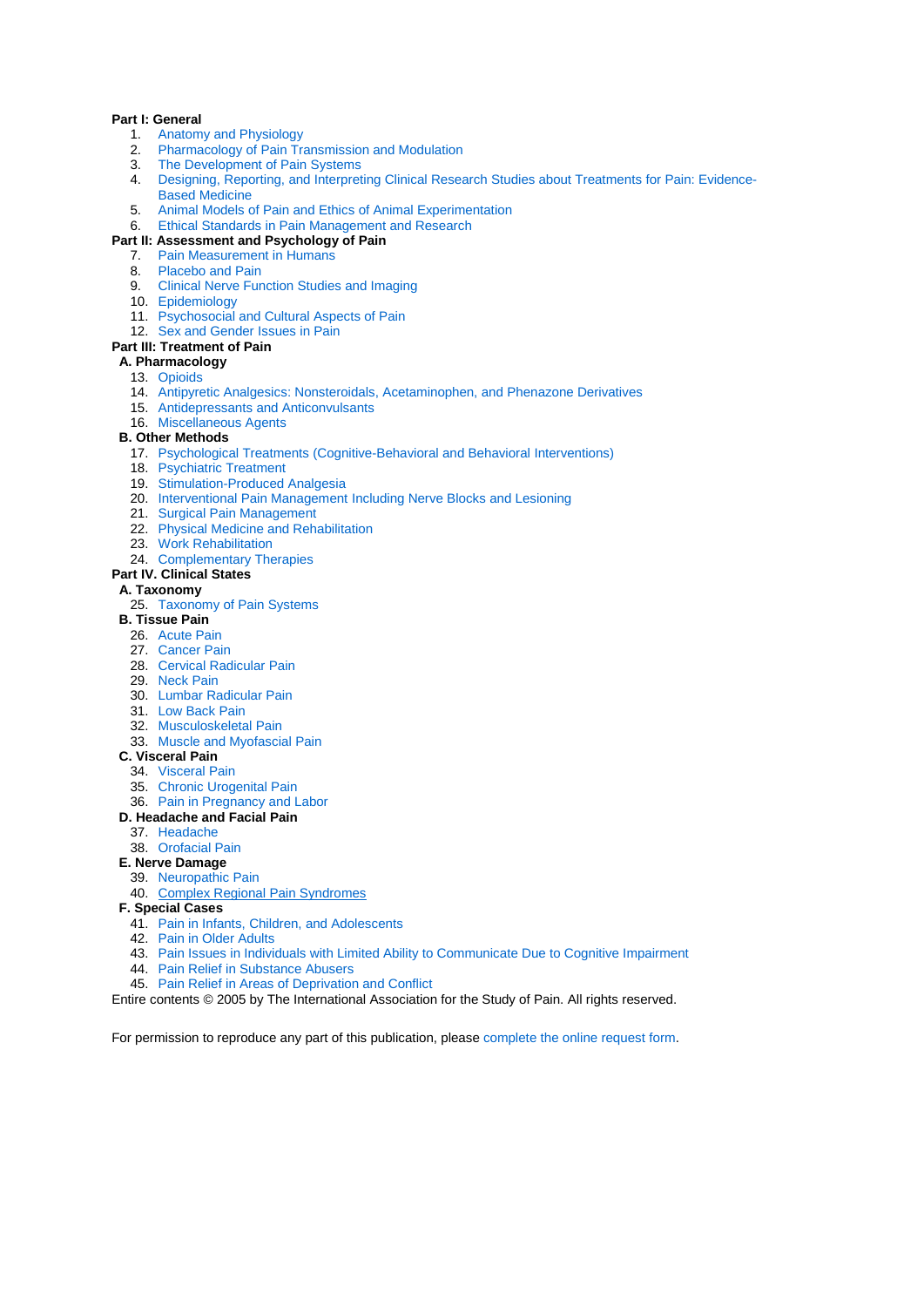# **IASP Interprofessional Pain Curriculum Outline**

**Note:** This Interprofessional (IP) Pain Curriculum Outline is based on the 4 components of the Core Curriculum. This Outline is to be used with health science students who are in their first professional program (prelicensure/undergraduate/entry-practice level) to facilitate shared opportunities for students from more than one profession to learn together (e.g. dentistry, medicine, nursing, occupational therapy, pharmacy, physical therapy, psychology, and/or social work). The Outline provides a basic overview of suggested topics for interprofessional learning that can be developed further and in more detail uniprofessionally. It does not replace the uniprofessional curricula that provide additional depth in content required by each individual profession and discipline. **The Outline can be implemented in a variety of ways considering the professions involved, patient populations being studied, and regional needs.**

The Outline provides curriculum topics under each component that are common in pain management. An important purpose of this Outline is to facilitate interprofessional learning; therefore, the detail applied under each component will depend on the student learning tasks. For example, these may include interprofessional team planning for pain assessment and management of cases based on real patients. It is expected that implementation methods will vary. However, a suggested model is to balance selected core lectures with concepts essential to all (e.g. overview of mechanisms, pharmacology) with small group work to develop interprofessional patient-focused assignments. **While all students need to reflect on the various components of the outline, the depth of application of the suggested detail will depend on the professions involved and the specific patient focus of the students' assignments.** Education Initiatives Working Group, IP Outline Subgroup: Eloise C. Carr, John H. Hughes, Robert N. Jamison, Hellen N. Kariuki, Jordi Miró, Leila Niemi-Murola, Germán Ochoa, Anibal Patricio Scharovsky, Philip J. Siddall (Co-Chair), Judy Watt-Watson (Co-Chair)

## **Outline Summary**

Introduction Principles **Objectives** Curriculum Content Outline I. Multidimensional Nature of Pain II. Pain Assessment and Measurement III. Management of Pain IV. Clinical Conditions

References

### **Introduction**

Interprofessional education (IPE) has been defined as two or more professions learning with, from and about each other to improve collaboration and the quality of care (1,2). IPE is sometimes confused with the intraprofessional model that involves different departments within the same profession (e.g. medical departments of surgery, anesthesia, neurology). Effective pain management can be complex, requiring collaborative approaches that exceed the expertise of any one profession. Research evidence for IPE supports positive health outcomes for patients and health systems from collaborative teams (2). However, for health care professionals to collaborate in meeting patients' needs, they first must understand each other's roles and expertise. This understanding is the foundation for valuing and respecting others' contributions to the management of complex problems, such as those for people with persistent pain. Interprofessional education fosters this understanding through interactive group work unlike multiprofessional education usually delivered in a large group didactic lecture format (3).

An interprofessional pain curriculum provides a common basis for different professions to learn the same language as well as a basic understanding of pain mechanisms and major biopsychosocial concepts important to all. Interprofessional education provides a basis for collaborative competencies that include a) recognizing and respecting the roles, responsibilities, and competence of others in relation to one's own, and b) knowing when, where, and how to involve these other professionals (4). Interprofessional group opportunities allow students to learn of each other's expertise, both shared and unique, that is essential to interprofessional and/or multiprofessional pain management. Working as a team to plan, manage, and monitor care (interprofessional) and/or communicating/coordinating care from individual health care professionals (multiprofessional) can result in more effective patient outcomes.

A subgroup of the IASP Education Initiatives Working Group was directed to develop an interprofessional pain curriculum outline based on the four components of the IASP CORE Curriculum. The iterative development process (2010-2012) included extensive discussion until consensus was reached on foundational pain content that was complete, clear and relevant to all professions (Phase 1-2). The interprofessional draft was then cross-referenced with the revised uniprofessional drafts to ensure inclusion of their common priorities (Phase 3). Feedback was elicited from the total Working Group (Phase 4) before circulating it to the IASP Education SIG membership for input (Phase 5). Responses (N=61) from a good variety of professionals and countries were utilized by the total Working Group and the final submission to Council Executive was approved on August 14, 2012 (Phase 6). It is expected that the Outline will be further tested and evaluated as used by the membership.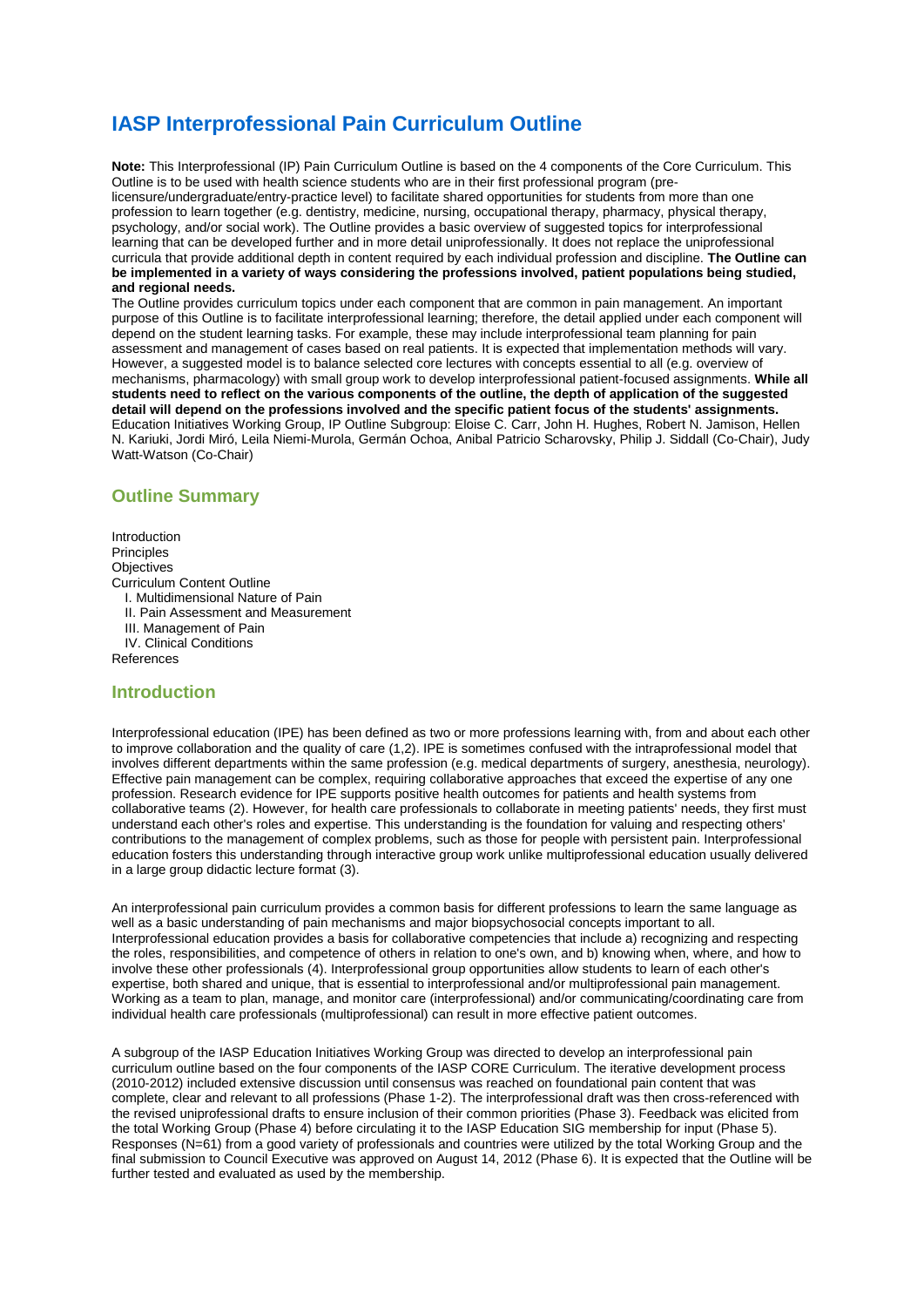# **Principles**

- 1. All health care professionals have an obligation to be empathic, assess, and work with patients and families to manage pain.
- 2. Interprofessional learning opportunities provide students with an understanding and appreciation of the expertise of professions other than their own.
- 3. Comprehensive pain assessment and management is multidimensional (i.e. sensory, emotional, cognitive, developmental, behavioral, spiritual, cultural) and requires health professional collaboration.
- 4. Effective pain management outcomes occur when health care professionals work together with patients, families, communities and health care providers (e.g. regulatory, insurance).
- 5. Interprofessional pain education is most successful when it reflects real world practices and is integrated early in the educational experience.

# **Objectives**

Upon completion of this pain curriculum, the entry-level health care professional student will be able to:

- 1. Discuss the multidimensional nature of pain and its components, implications for patient-families, and relationship to clinical interventions.
- 2. Discuss clinical assessment and measurement approaches and misbeliefs common to health care professionals.
- 3. Describe multiprofessional and interprofessional strategies for the planning, intervention and monitoring of pain management outcomes.
- 4. Develop and discuss as part of an interprofessional student group the rationale for patient-focused pain assessment and management plans based on authentic patient cases (actual or scenarios).
- 5. Discuss inadequately managed pain assessment and management from an ethical, safety, social and political perspective.

# **Curriculum Content Outline**

### **I. Multidimensional Nature of Pain**

A. Epidemiology

- 1. Pain as a public health problem with social, ethical, legal and economic consequences<br>2. Foidemiology with overview of statistics related to acute, recurrent and/or persistent (ch
- 2. Epidemiology with overview of statistics related to acute, recurrent and/or persistent (chronic) and cancer pain
- 3. Barriers to effective pain assessment and management: individual, family, health professional, society, political institutions
- B. Development of pain theories
	- 1. Historical development of pain theories and basis for current understanding of pain
	- 2. Definition of pain and pain terms
	- 3. Classification systems of pain
	- 4. Differences between nociception, pain, suffering and harm
	- 5. Pain and behavior
- C. Mechanisms
	- 1. Anatomy and physiology to include neural mechanisms [peripheral pain mechanisms, dorsal horn processing, ascending and descending modulation and central mechanisms]
	- 2. Multiple dimensions of pain to include physiological, sensory, affective, cognitive, behavioral, social/cultural/political
	- 3. Pathological consequences of unrelieved pain, and implications of being a multidimensional experience (biological, psychological and social)
	- 4. Factors influencing neurophysiology (e.g. genetics, age, sex, ethnicity)
- D. Ethics
	- 1. Ethical standards of care (provision of measures to minimize pain and suffering) for health care professionals
	- 2. Ethical standards and guidelines related to use of analgesics (e.g. inadequate analgesic prescribing; overmedication; confusion regarding physical dependence, tolerance and addiction, abuse screening, use of placebos)
	- 3. Inadequate pain management for specific groups including infants, children, elders, those with communication difficulties and/or learning disabilities
	- 4. Legal issues related to disability, compensation<br>5. Political and societal issues related to access to
	- 5. Political and societal issues related to access to pain management and attitudes to marginalized populations<br>6. Experimental pain issues related to appropriate and meaningful measures and methods
	- Experimental pain issues related to appropriate and meaningful measures and methods

### **II. Pain Assessment and Measurement**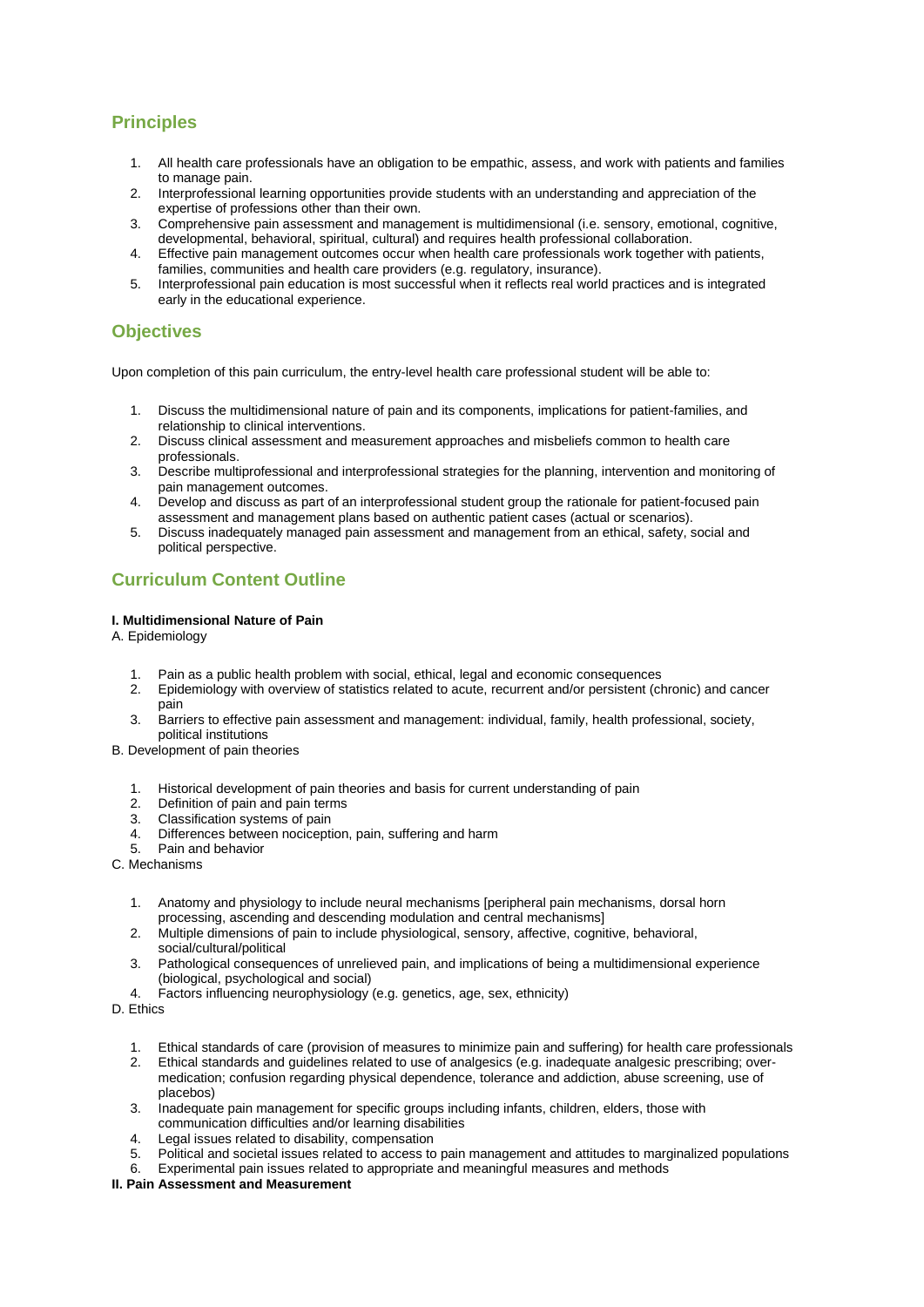- A. Interprofessional and Multiprofessional Collaboration
	- 1. Assessment of patient priorities as a team where possible (interprofessional) and/or communication of planning between individual health care professionals (multiprofessional) to ensure:
		- Comprehensive assessment especially when pain problems are complex e.g. pain sensory characteristics, treatment history, impact of pain on functional status, perception of self/relationships, and past pain experiences
		- Clear documentation of pain assessment and measurement data
		- Ongoing communication for comprehensive and consistent approaches
		- Monitoring of efficacy and effectiveness of management plan
		- Consideration of appropriate assessment and measurement approaches for people with special needs (e.g. infants, children, older adults, developmentally challenged, cognitively impaired)
		- Development of interprofessional consultant networks (informal/formal) when needed for adequate assessment with complex patients
- B. Assessment
	- 1. History
		- Pain location, onset and duration, severity, quality, alleviating and aggravating factors
		- Impact on mood, usual activities/function/quality of life/sleep
		- Previous pain and treatment history
		- Ongoing response to treatment, adverse effects
		- Comorbidities impacting pain (e.g. chronic disease, surgery, trauma, mood, cognitions, abuse history, medications)
		- Personal characteristics (e.g. age, sex, race, religion, culture, language)
		- Expectations of pain management and current understanding of the condition
	- 2. Physical examination
		- Neurological and musculoskeletal assessment
		- Posture and range-of-motion evaluation
		- Focused according to the presenting condition
	- 3. Review of clinical records
	- 4. Investigations
		- Laboratory tests
		- Imaging studies, e.g:
			- X-rays (flexion/extension views if needed)
			- Ultra Sound (U/S)
			- MRI, CT, Bone scan
- C. Measurement
	- 1. Approaches
		- Qualitative
		- Quantitative
	- 2. Testing issues
		- Feasibility
		- **Validity**
		- **Reliability**
		- **Sensitivity**
		- Clinical utility
	- 3. Tools (uni- and multi-dimensional)
		- Numerical Rating Scales (NRS)
		- Visual Analogue Scales (VAS)
		- Verbal/categorical scales
		- Faces scales
		- Pain drawings
		- Comprehensive pain questionnaires
		- Functional measures (e.g. pain-related disability, specific activities, health status)
		- Measures of psychological status (e.g. depression, anxiety, beliefs)
		- Measures for special populations (e.g. non-verbal, infants, cognitively impaired)

### **III. Management of Pain**

A. Goals of Pain Management

1. Reduction of pain intensity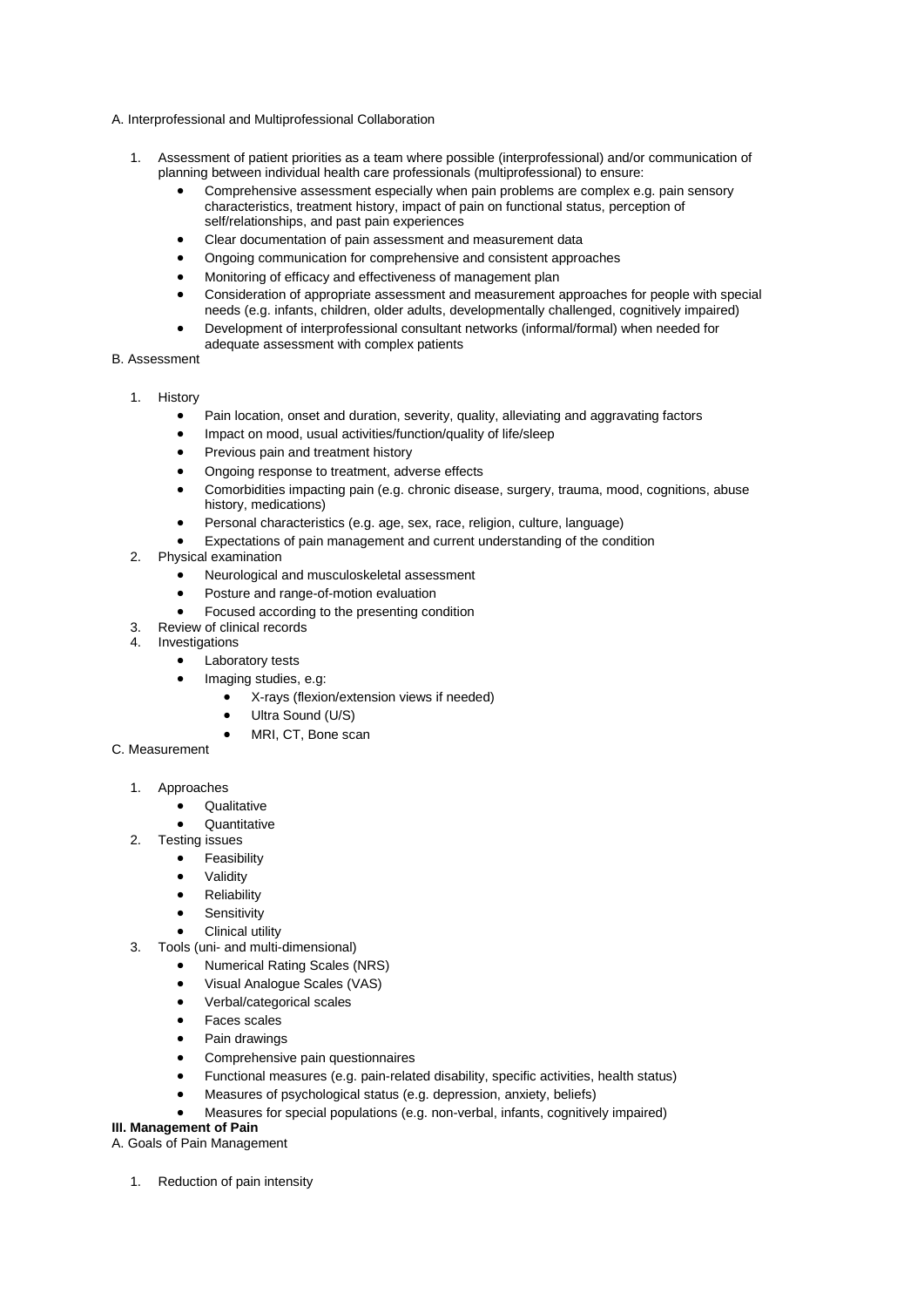- 2. Enhancement of physical functioning<br>3. Improvement of psychological function
- Improvement of psychological functioning
- 4. Reduction of healthcare utilization<br>5. Promotion of return to work/school
- 5. Promotion of return to work/school and/or role within the family/society
- 6. Improvement of health-related quality of life

B. Pain Management Planning Decisions

- 1. Develop, monitor and modify the management plan as an interprofessional and/or multiprofessional team<br>2. Involve patient and family caregivers in establishing clear, realistic goals
- Involve patient and family caregivers in establishing clear, realistic goals
- 3. Use combinations of methods where appropriate including physical, psychological, pharmacological and interventional
- 4. Provide patient information/education including: communication methods, management options, management of potential adverse effects
- 5. Develop transparent treatment plan with realistic goals
- C. Treatment Considerations
	- 1. Type(s) of pain
	- 2. Multidimensional nature of pain (e.g. biological, psychological, social)
		- Use of combinations of pharmacological and non-pharmacological methods
	- 3. Patient issues
		- Access to clinics, treatment center, advantages of early intervention
		- Patient involvement / understanding of management plan/motivation to change
		- Cultural / societal limitations
	- 4. Caregiver issues
		- Understanding of pain (false beliefs)
		- Fears and anxieties (e.g. drug addiction, side effects)
		- Understanding of patient goals/needs
	- 5. Health professional issues
		- Understanding of pain (false beliefs)
		- Fears and anxieties (e.g. drug addiction, adverse effects)
		- Understanding of current evidence supporting management strategies
	- 6. Political issues
		- Pain management as a human right
		- Access to clinics, treatment centers
		- Access to pain relieving medications
		- Access to interventional treatment
	- 7. Substance abuse issues
		- Define aberrant drug-related behavior and substance dependency (abuse)
		- Assessment/screening of risk of abuse
- D. Pharmacological Methods
	- 1. Include for each analgesic selected the following:
		- Mechanisms of action
		- Indications for use
		- Pharmacokinetics including mechanisms of toxicity where appropriate
		- Adverse effects and their management
		- Equianalgesic dosing
		- Interactions with other drugs
		- Formulations (short and long acting)
		- Administration routes
		- Age-specific therapies (including, neonate, infant and elderly)
		- Disease, surgery, cancer and/or trauma pain-specific strategies
	- 2. Clarify tolerance, physical dependence and psychological dependence<br>2. Litilize combinations of analogsics and adjuvants where appropriate:
	- Utilize combinations of analgesics and adjuvants where appropriate:
		- Over the counter medications (acetaminophen/paracetamol)
		- Non-steroidal anti-inflammatory drugs (NSAIDS)
		- **Opioids**
		- **Antidepressants**
		- **Anticonvulsants**
		- Local anesthetics
		- Topical agents
		- **Other**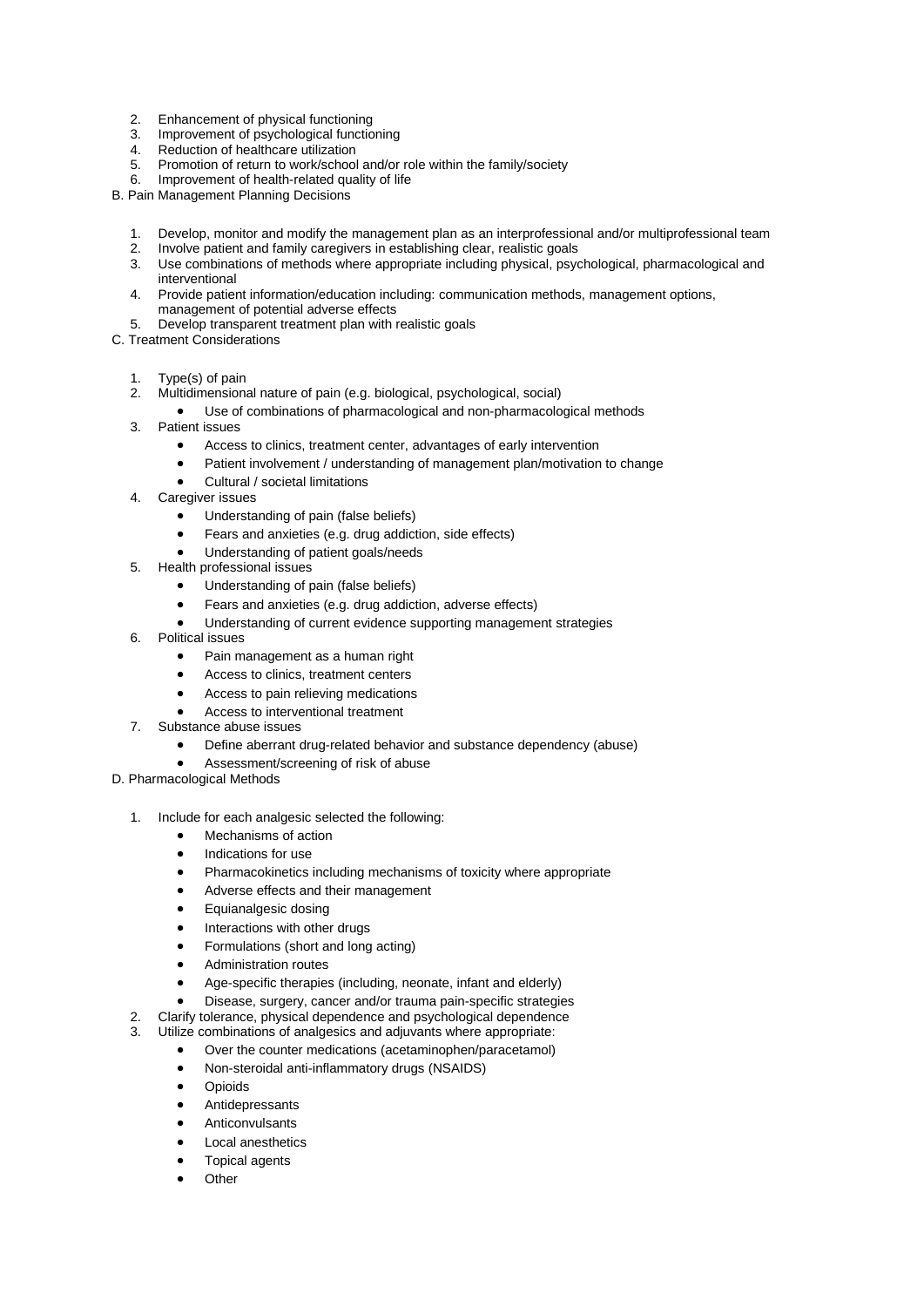- 4. Knowledge of legislative requirements and current guidelines regarding controlled drugs
- E. Non-pharmacological Methods
	- 1. Utilize combinations of physical and psychological strategies, where appropriate:
		- Clinician therapeutic use of self (e.g. active-listening, being empathic)
		- Physical strategies to support home and occupational function and activity (e.g. heat, cold, positioning, exercise, massage, wound support, exercise, mobilization, manipulation, reach devices, other comprehensive rehabilitation approaches)
		- Psychological and behavioral strategies (e.g. cognitive-behavioral strategies, coping strategies, biofeedback, patient-family education and counseling)
		- Neuromodulation (e.g. transcutaneous electrical nerve stimulation [TENS], acupuncture, brain and spinal cord stimulation)
		- Neuroablative strategies (e.g. neurolytic nerve blocks, neurosurgical techniques)
		- Procedural/Interventional (e.g. injections)
		- **Surgery**
		- Complementary alternative medicine (CAM)
		- Palliative radiotherapy (e.g. cancer pain)
		- Information and communication technologies (e.g. virtual reality, computer-assisted interventions, smartphones)
- F. Evaluation of Outcomes
	- 1. Monitor management outcomes related to pain severity and function levels, adverse effect management, and impact on mood, family and quality of life issues
	- 2. Utilize an interprofessional and multiprofessional team approach to insure integration and coordination of care
	- 3. Consider barriers related to treatment availability and costs at the patient-family, institution, society and government levels

### **IV. Clinical Conditions**

The following list includes suggestions under each to help with decisions about the selection of patient cases for interprofessional small group learning. The choice of clinical condition and detail will depend on the students and specific patient populations to be studied.

A. Taxonomy of Pain Systems

- 1. Distinction between acute, recurrent, incident, and or persistent (chronic) pain (may have combination of more than one type)
- 2. Distinction between nociceptive (somatic, visceral) and non-nociceptive (neuropathic) pain (may have both nociceptive and neuropathic pain)
- 3. Distinction between commonly used pain terms in clinical practice (e.g. allodynia, analgesia, dysesthesia, hyperalgesia, paresthesia, pain threshold, pain tolerance)
- 4. Involvement of biological, psychological and social factors influencing the perception of pain
- B. Pain in Special Populations
	- 1. Pain in infants, children and adolescents
	- 2. Pain in older adults
	- 3. Pain in individuals with limited ability to communicate
	- 4. Pain in pregnancy, labor, breast feeding<br>5. Pain with psychiatric disorders
	- 5. Pain with psychiatric disorders
	- 6. Pain in individuals with substance abuse
- C. Acute Time-Limited Pain
	- 1. surgery
	- 2. trauma
	- 3. infection
	- 4. inflammation
	- 5. burn

D. Cancer Pain

- 1. primary pain
- 2. local invasion
- 
- 3. metastatic spread<br>4. treatment-related 4. treatment-related<br>5. end-of-life
- 5. end-of-life
- E. Visceral Pain